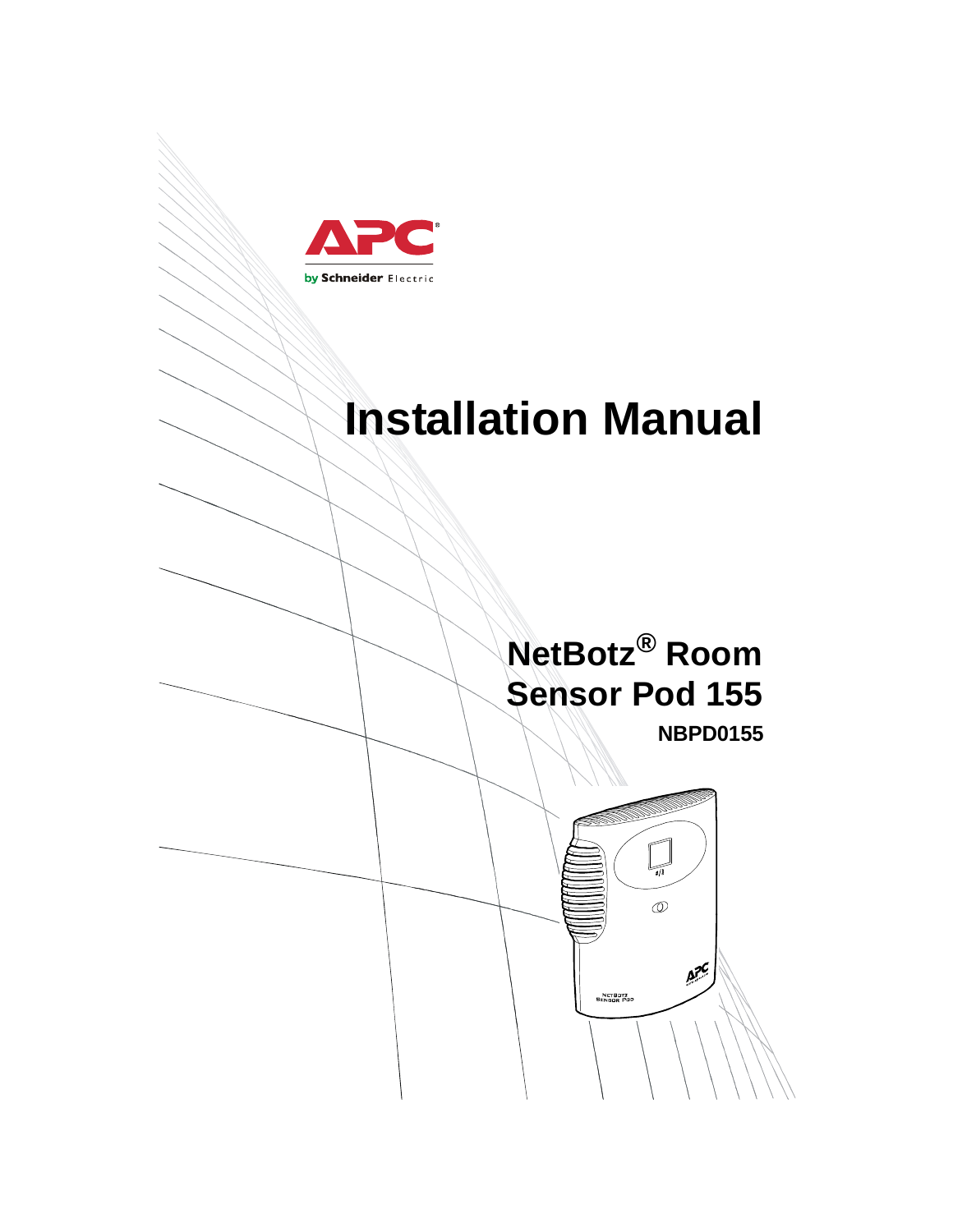

This manual is available in English on the enclosed CD.

Dieses Handbuch ist in Deutsch auf der beiliegenden CD-ROM verfügbar.

Este manual está disponible en español en el CD-ROM adjunto.

Ce manuel est disponible en français sur le CD-ROM ci-inclus.

Questo manuale è disponibile in italiano nel CD-ROM allegato.

本マニュアルの日本語版は同梱の CD-ROM からご覧になれます。

Instrukcja obsługi w języku polskim jest dostępna na CD.

O manual em Português está disponível no CD-ROM em anexo.

Данное руководство на русском языке имеется на прилагаемом компакт-диске.

您可以从包含的 CD 上获得本手册的中文版本。

동봉된 CD 안에 한국어 매뉴얼이 있습니다 .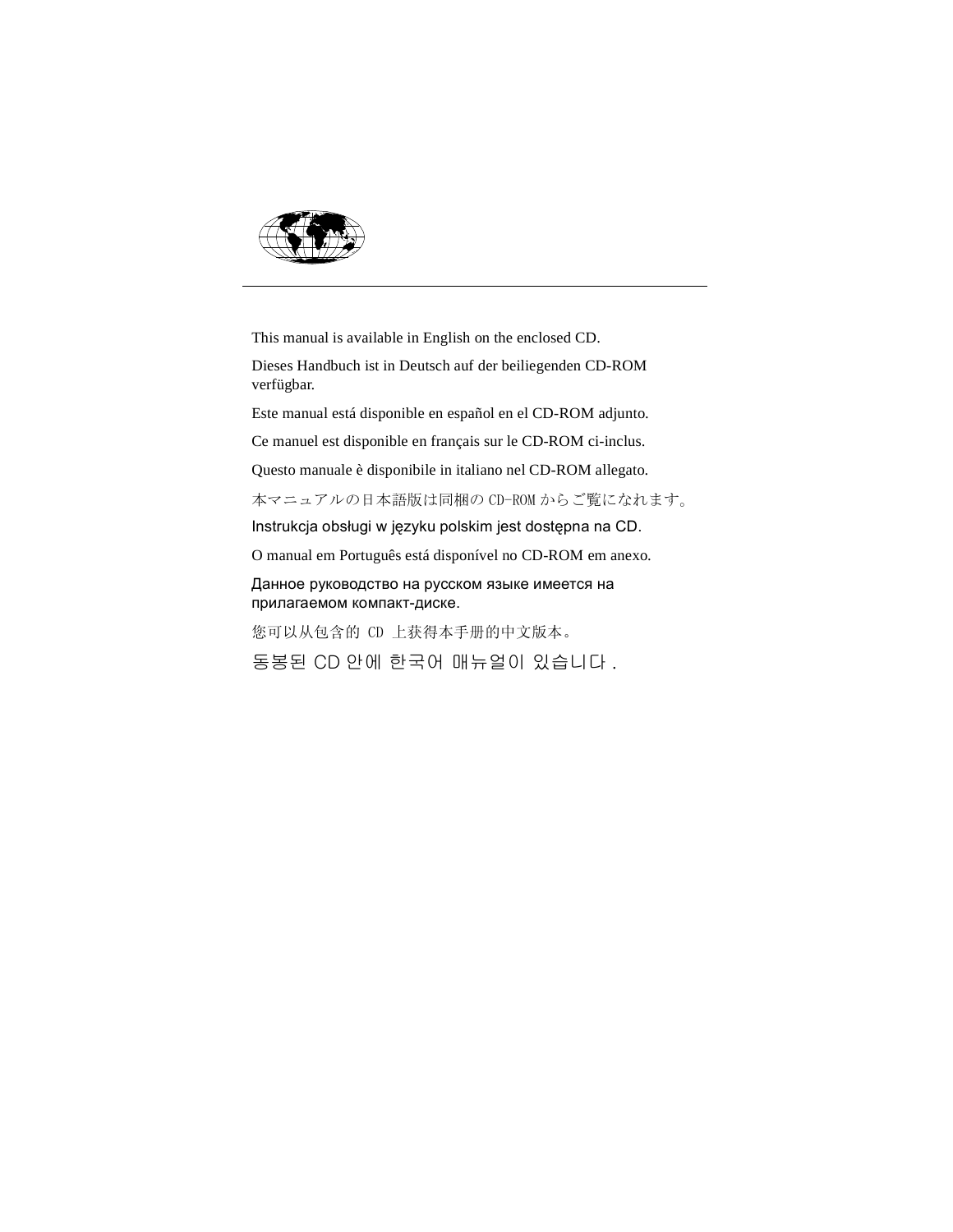## **Contents**

| Configure and Monitor Sensors  12 |
|-----------------------------------|
|                                   |
|                                   |
|                                   |
| Two-Year Factory Warranty 15      |
|                                   |
|                                   |
|                                   |
|                                   |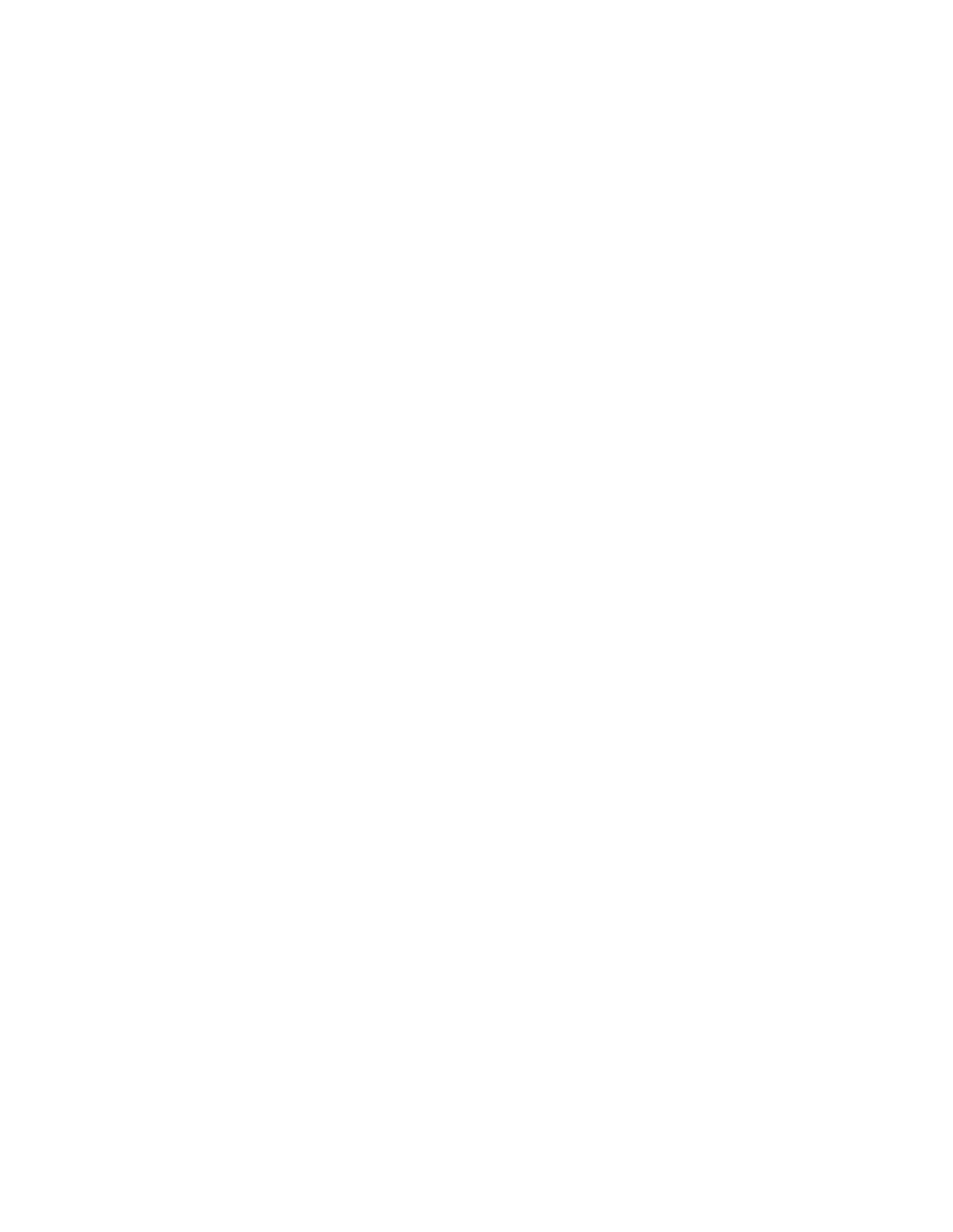## <span id="page-4-0"></span>**Introduction**

## <span id="page-4-1"></span>**Product description**

The American Power Conversion (APC®) NetBotz® Room Sensor Pod 155 connects to a NetBotz appliance and allows you to increase the space monitored by your NetBotz security and environmental monitoring system. You can connect the NetBotz 155 to one of the following appliances: NetBotz Rack Monitor 450 (NBRK0450), NetBotz Room Monitor 455 (NBWL0455), or NetBotz Rack Monitor 550 (NBRK0550). The Room Sensor Pod 155 cannot be used with a NetBotz Room Monitor 355 or a NetBotz Rack Monitor 200.

The NetBotz 155 includes four sensor ports for connecting APC environmental sensors and other third-party sensors. The NetBotz 155 also includes built-in temperature, humidity, and airflow sensors.

The total number of NetBotz 155s that you can use and the types of sensors that can be used depends upon the specific appliance to which the NetBotz 155 is connected. For details, see the installation and quick configuration manual included with your appliance.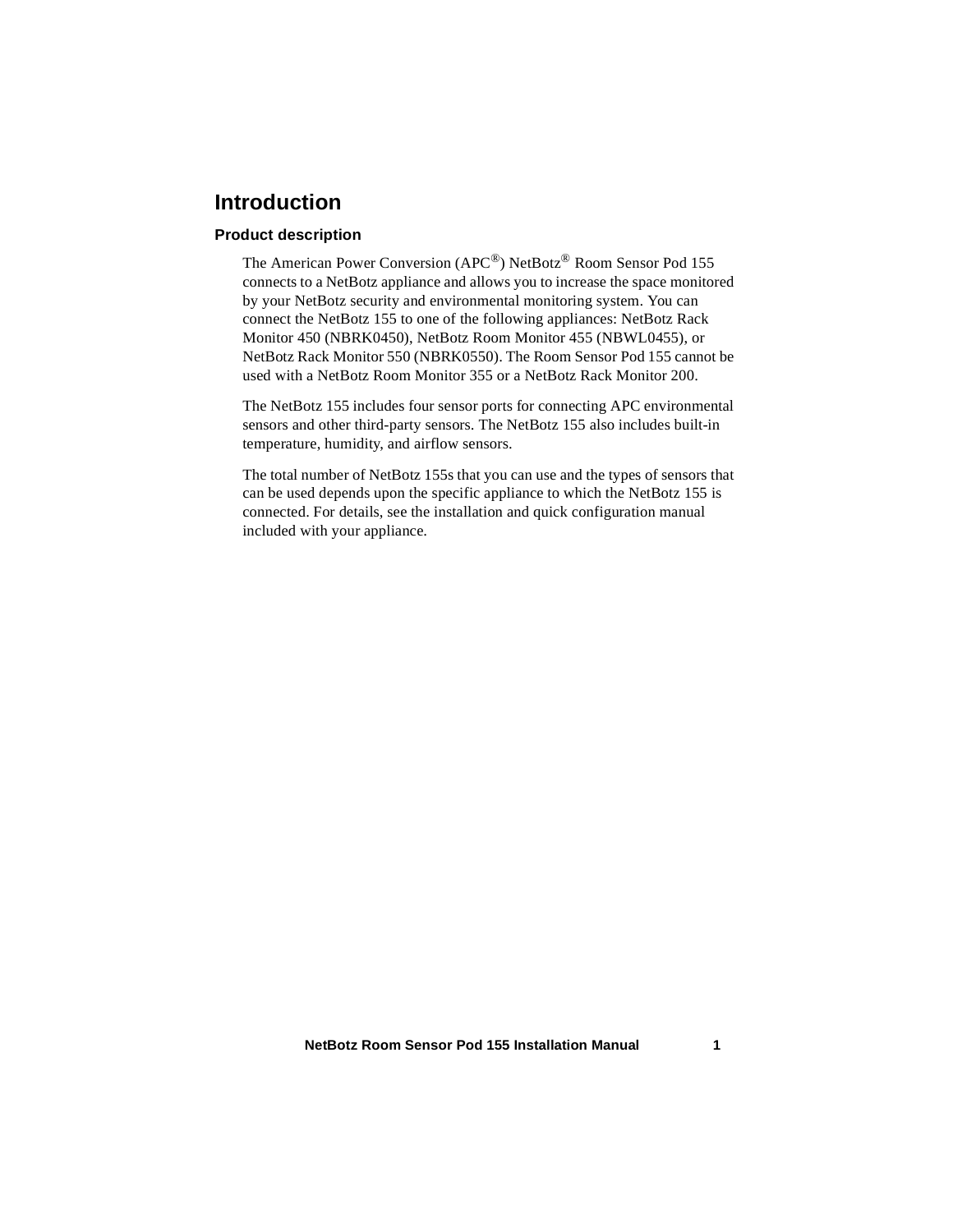#### <span id="page-5-0"></span>**Document overview**

The *NetBotz Room Sensor Pod 155 Installation Manual* describes how to install the NetBotz 155. For details on connecting the NetBotz 155 to your appliance, see the installation and quick configuration manual included with your appliance.

#### <span id="page-5-1"></span>**Additional documentation**

Unless otherwise noted, the following documentation is available on the CD provided with the device or on the applicable product page on the APC Web site, **www.apc.com**. To quickly find a product page, enter the product name or part number in the Search field.

*NetBotz Appliance User's Guide* – Includes all details for using, managing, and configuring a NetBotz system with one of the following appliances: NetBotz Room Monitor 355 (NBWL0355, NBWL0356), NetBotz Rack Monitor 450 (NBRK0450), NetBotz Room Monitor 455 (NBWL0455, NBWL0456), or NetBotz Rack Monitor 550 (NBRK0550).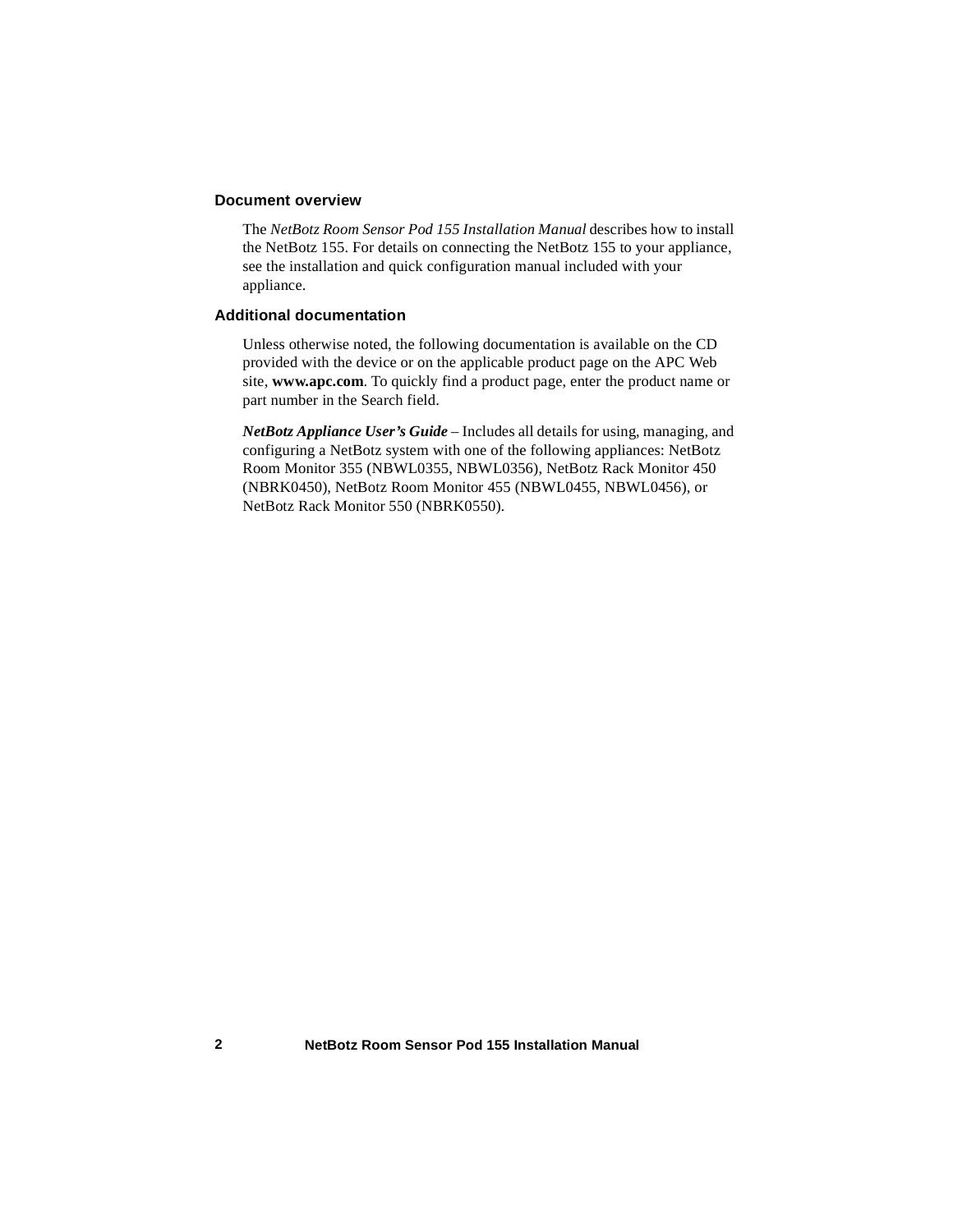## <span id="page-6-0"></span>**Additional options**

The following options are available for the NetBotz 155. For more information about any of the options, contact your APC representative or the distributor from whom you purchased your APC product.

- Temperature Sensor (AP9335T)
- Temperature/Humidity Sensor (AP9335TH)
- NetBotz Spot Fluid Sensor (NBES0301)
- NetBotz Smoke Sensor (NBES0307)
- NetBotz Vibration Sensor (NBES0306)
- NetBotz Door Switch Sensor for APC Racks (NBES0303)
- NetBotz Door Switch Sensor for Rooms or Third Party Racks (NBES0302)
- NetBotz Dry Contact Cable (NBES0304)
- NetBotz 0-5 V Sensor Cable (NBES0305)

#### <span id="page-6-1"></span>**InfraStruXure-certified**

This product is certified for use in APC InfraStruXure<sup>®</sup> systems.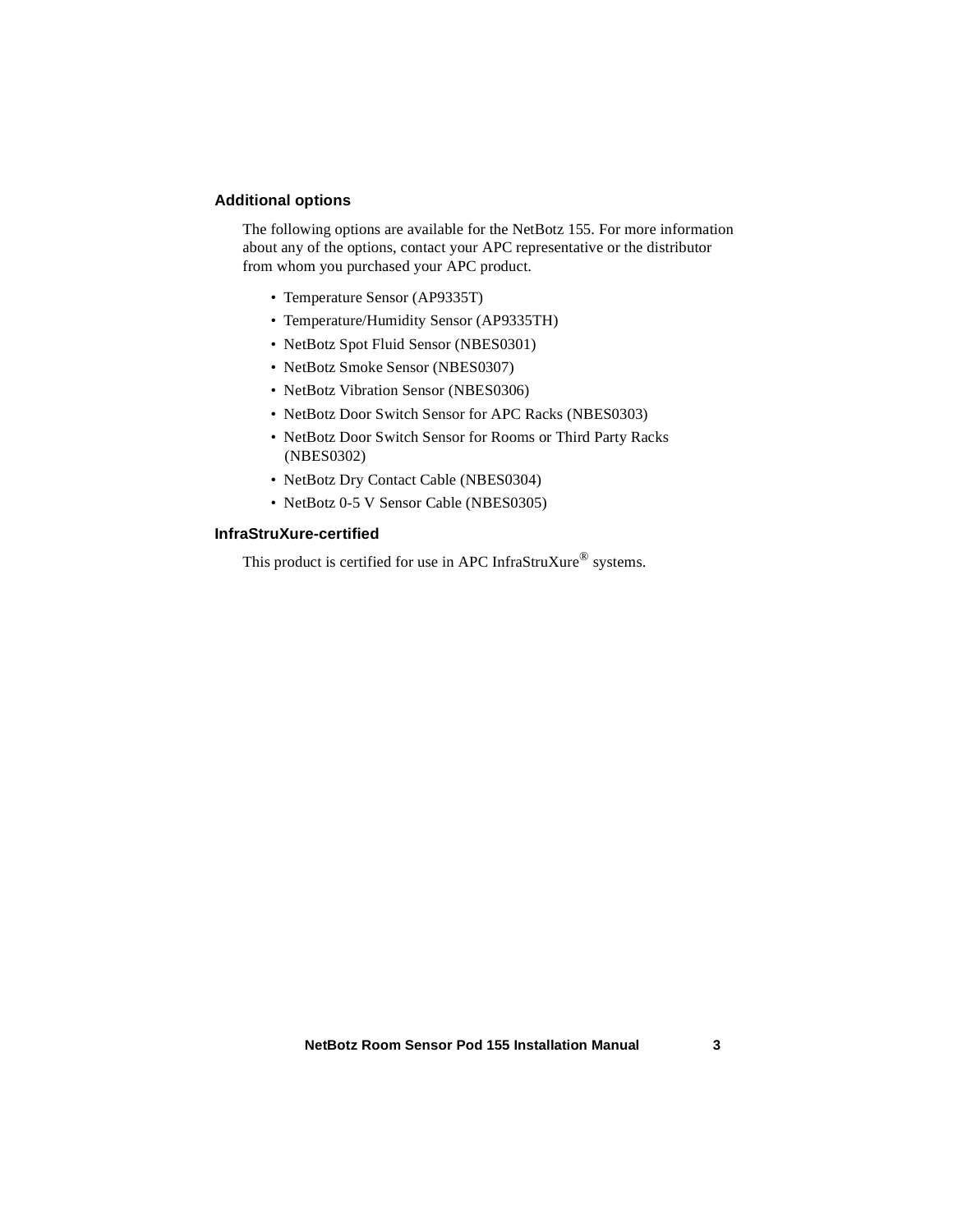# <span id="page-7-0"></span>**Physical Description**

## <span id="page-7-1"></span>**Front**



|   | <b>Item</b>                | <b>Description</b>                                                                                                                                                                                                                                                                                                                                                                                                                         |
|---|----------------------------|--------------------------------------------------------------------------------------------------------------------------------------------------------------------------------------------------------------------------------------------------------------------------------------------------------------------------------------------------------------------------------------------------------------------------------------------|
|   | Temperature display        | • Displays the current temperature from 0 to 99 in Centigrade or<br>Fahrenheit. The temperature reading is from the internal temperature<br>sensor. If the temperature exceeds 99, the display will flash 99.<br>• When the unit first receives power, displays the unique identifier<br>number for one minute.<br>• If an alert exists, flashes at the same rate as the Alert LED.<br>• During a firmware upgrade (page 13), displays 88. |
|   | Vented internal<br>sensors | Vented opening for internal airflow, temperature, and humidity<br>sensors.                                                                                                                                                                                                                                                                                                                                                                 |
| A | Alert LED                  | Indicates the alert status of the NetBotz 155. When more than one alert<br>exists, the most severe will be indicated.<br>• Flashing once every eight seconds—Informational<br>• Flashing once every four seconds—Warning<br>• Flashing once every two seconds—Error<br>• Flashing once every second—Critical<br>• Flashing twice per second—Failure                                                                                        |
|   | Speaker (internal)         | Produces audible indication for an alert.                                                                                                                                                                                                                                                                                                                                                                                                  |

#### **4 NetBotz Room Sensor Pod 155 Installation Manual**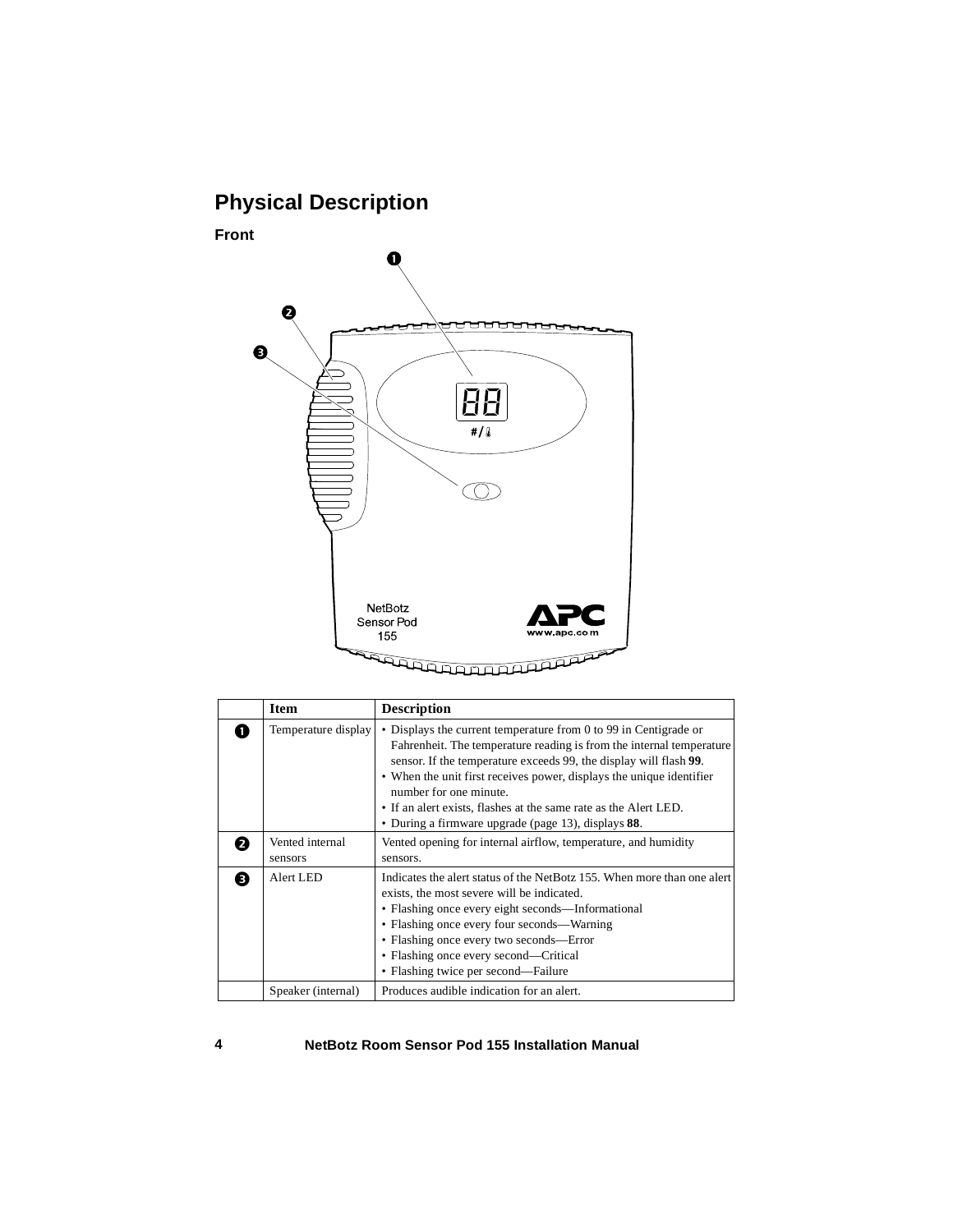## <span id="page-8-0"></span>**Rear**



|              | <b>Item</b>                                              | <b>Description</b>                                                                                                                                                                                                                                                                                                                                                       |
|--------------|----------------------------------------------------------|--------------------------------------------------------------------------------------------------------------------------------------------------------------------------------------------------------------------------------------------------------------------------------------------------------------------------------------------------------------------------|
|              | Sensor ports                                             | Used for connecting APC sensors, third-party dry contact sensors, and<br>standard third-party 0-5 V sensors. (See "Additional options" on<br>page 3 for details on APC sensor options.)<br>Third-party dry contact sensors require the NetBotz Dry Contact Cable<br>(NBES0304). Standard third-party 0-5 V sensors require the<br>NetBotz 0-5 V Sensor Cable (NBES0305). |
|              | A-Link ports<br>$\cdot$ Left port in<br>• Right port out | Used for connecting the NetBotz 155 to a NetBotz Rack Monitor 450,<br>NetBotz Room Monitor 455, or NetBotz Rack Monitor 550. Standard<br>CAT-5 cabling with straight-through wiring is required. Depending on<br>the appliance to which the NetBotz 155 is connected, multiple devices<br>may be cascaded along an A-Link bus.                                           |
| $\mathbf{R}$ | 24 VDC input                                             | Provides supplemental power for high-current load configurations.<br>Supplemental power is not required for most system configurations.<br>See the installation and quick configuration manual included with your<br>appliance to determine whether supplemental power is required.                                                                                      |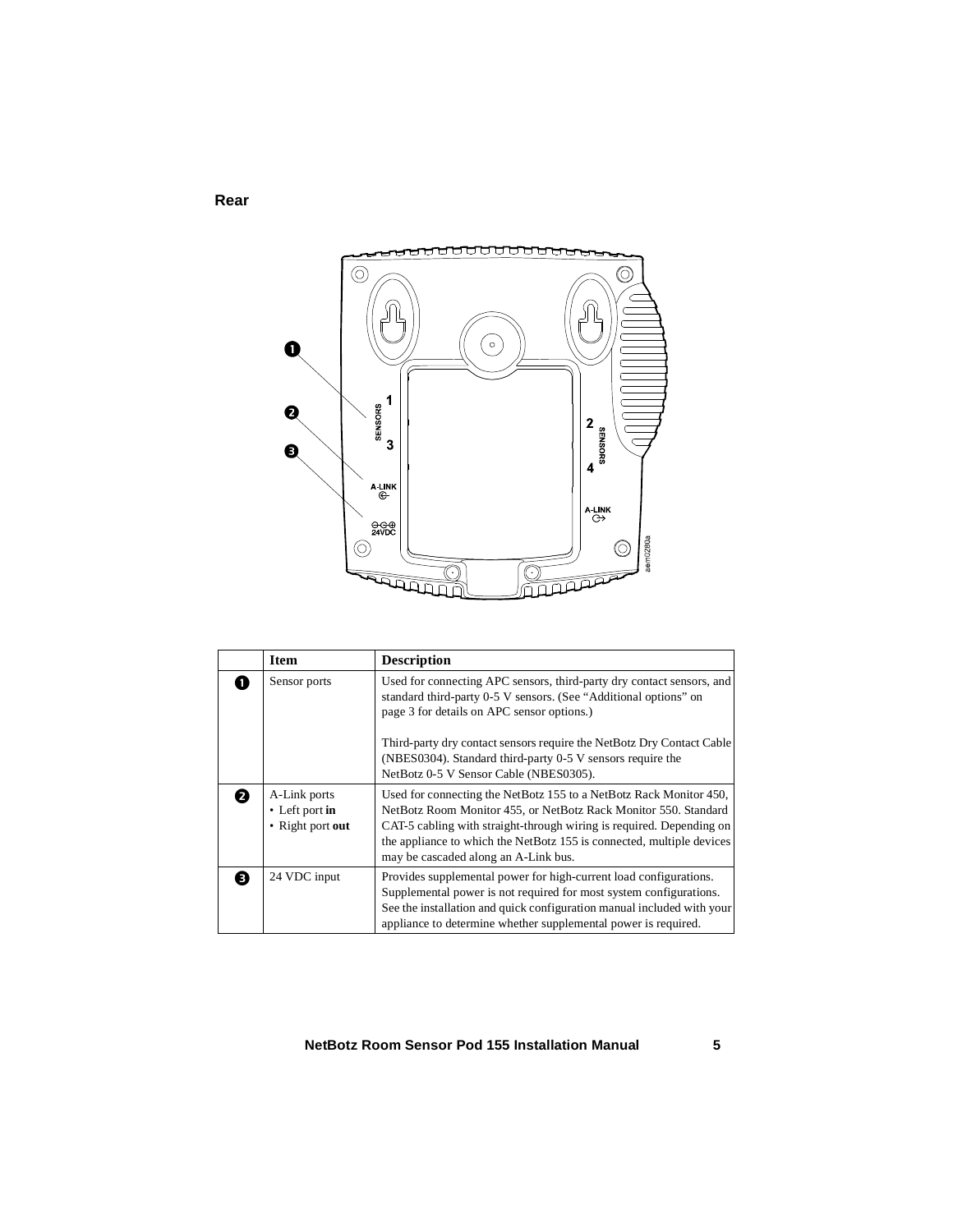## <span id="page-9-0"></span>**Inventory**

Inspect the contents of the package to ensure that the parts included match those shown below. Report missing or damaged contents to APC or your APC reseller. However, if damage was due to shipping, immediately report the damage to the shipping agent.



The shipping and packaging materials are recyclable. Please save them for later use or dispose of them appropriately.



**6 NetBotz Room Sensor Pod 155 Installation Manual**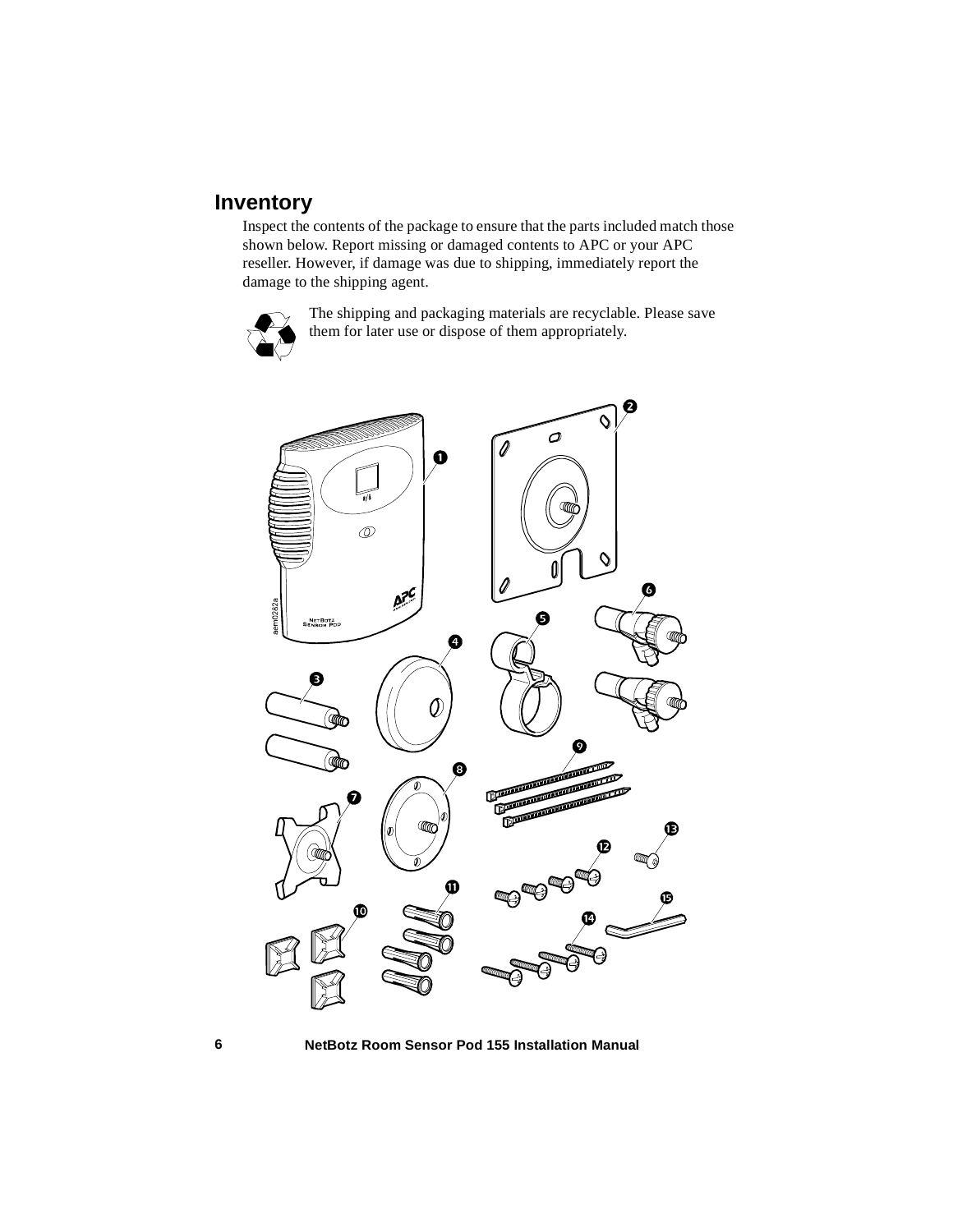| <b>Item</b> | <b>Description</b>                                         |
|-------------|------------------------------------------------------------|
| O           | NetBotz Room Sensor Pod 155                                |
| Ø           | Bracket mounting plate for electrical boxes                |
| ❸           | Extender arms                                              |
| Ø           | Rubber bracket cover                                       |
| Θ           | Cable retainer                                             |
| O           | Ball-joint adjuster arms                                   |
| Đ           | T-bar mounting plate                                       |
| ❸           | Mounting plate                                             |
| Ø           | $203$ -mm $(8$ -in) tie wraps                              |
| ◍           | A-Link terminator                                          |
| ⋒           | Adhesive cable tie holders                                 |
| ®           | Mounting screw wall anchors                                |
| ®           | 13-mm (0.5-in) machine screws (for electrical box)         |
| ◍           | Extender arm set screw                                     |
| ®           | 19-mm (0.75-in) sheet metal screws (for wall or enclosure) |
| 伛           | Allen wrench                                               |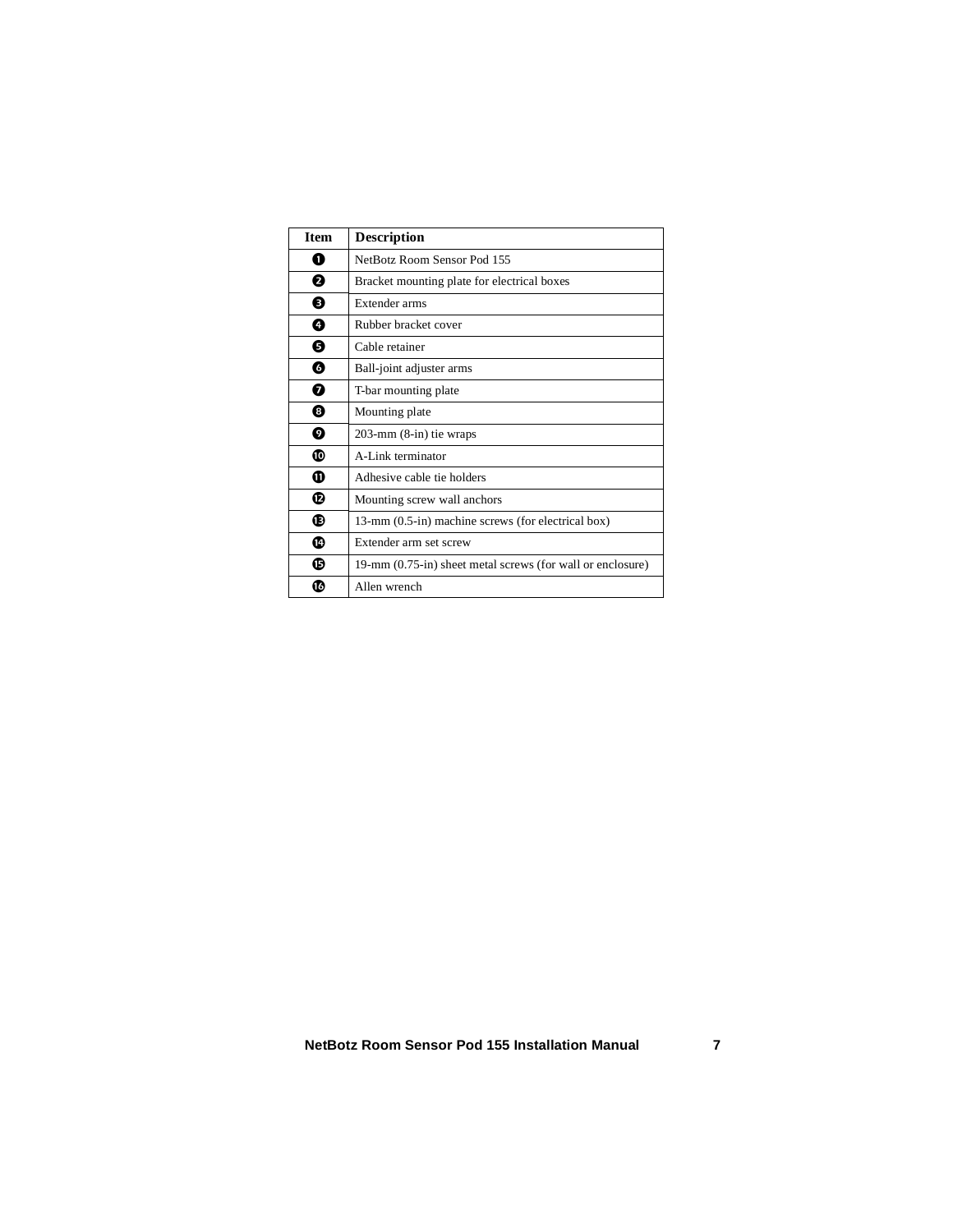# <span id="page-11-0"></span>**Install the NetBotz 155**

Choose an installation option that meets your needs. Then connect the NetBotz 155 to your appliance by following the instructions in the installation and quick configuration manual included with the appliance.



**Caution:** Only connect approved devices to ports on the NetBotz 155 as directed in this manual. Plugging in other devices may result in equipment damage.

**Note:** If the direction of airflow is known, the ideal position of the NetBotz 155 for measuring the airflow is directly facing the oncoming air.

## <span id="page-11-1"></span>**Electrical box**

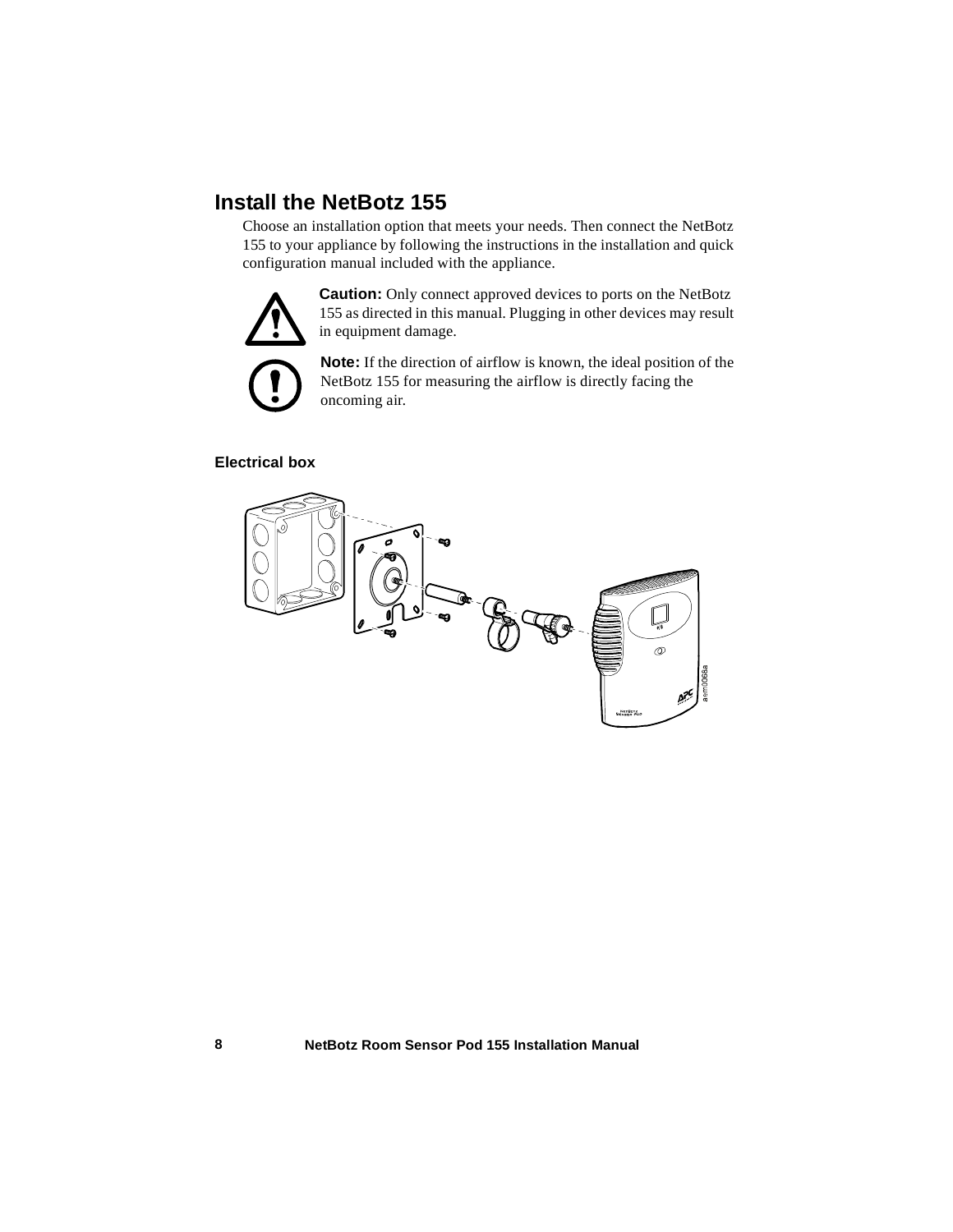## <span id="page-12-0"></span>**Wall options**



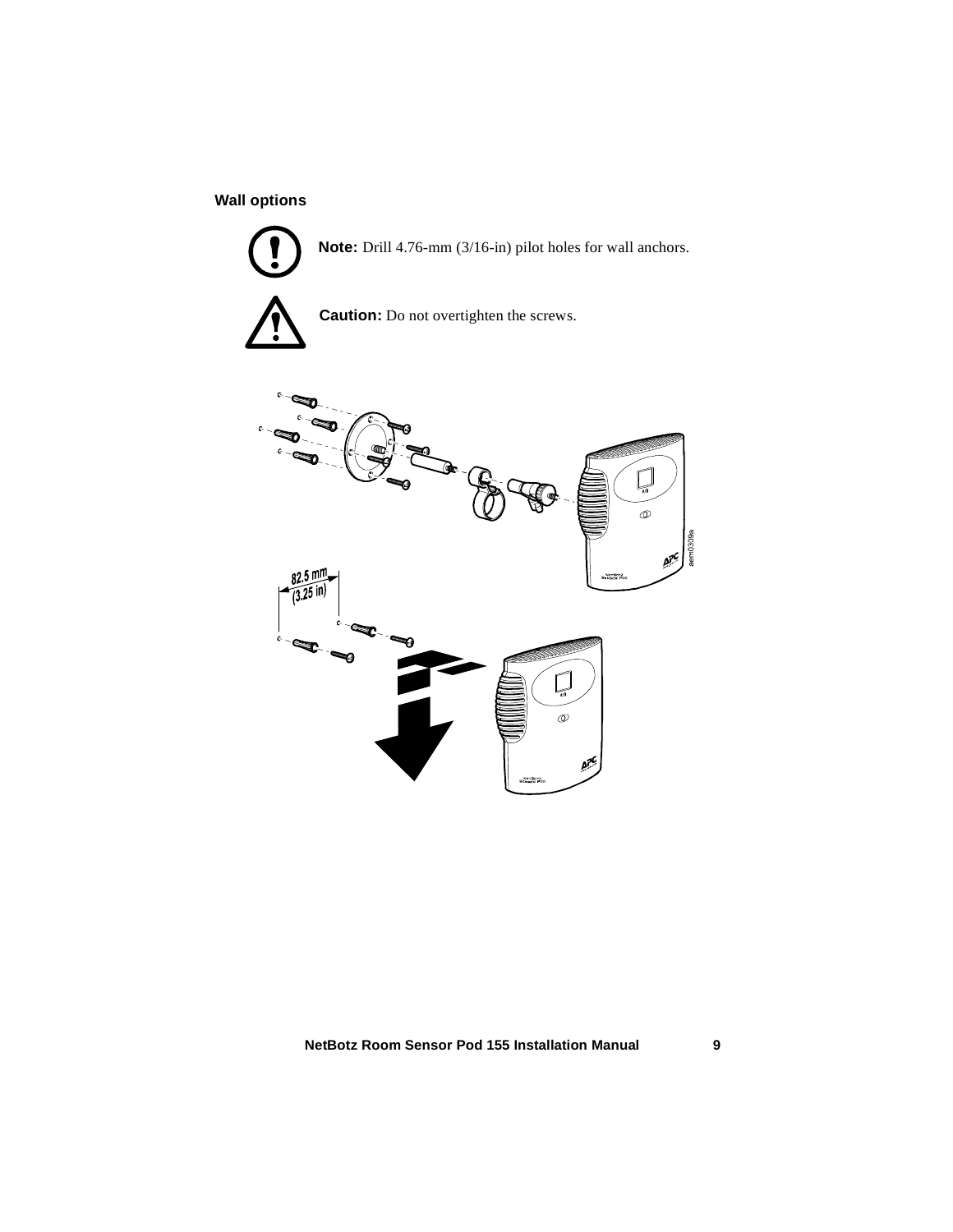## <span id="page-13-0"></span>**Ceiling**

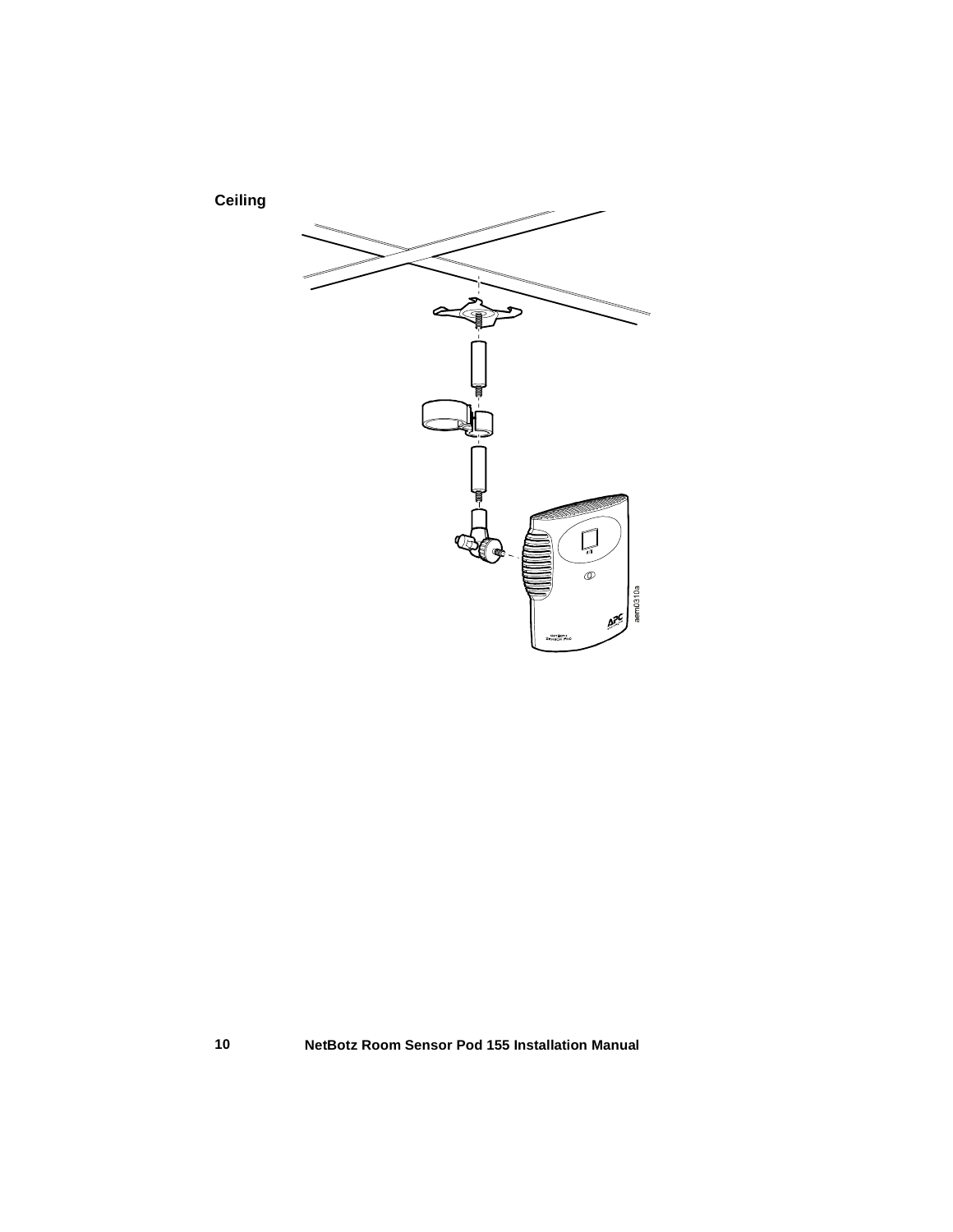## <span id="page-14-0"></span>**Enclosure**



**Note:** Use a #32 drill to make four 2.94-mm (0.116-in) pilot holes.

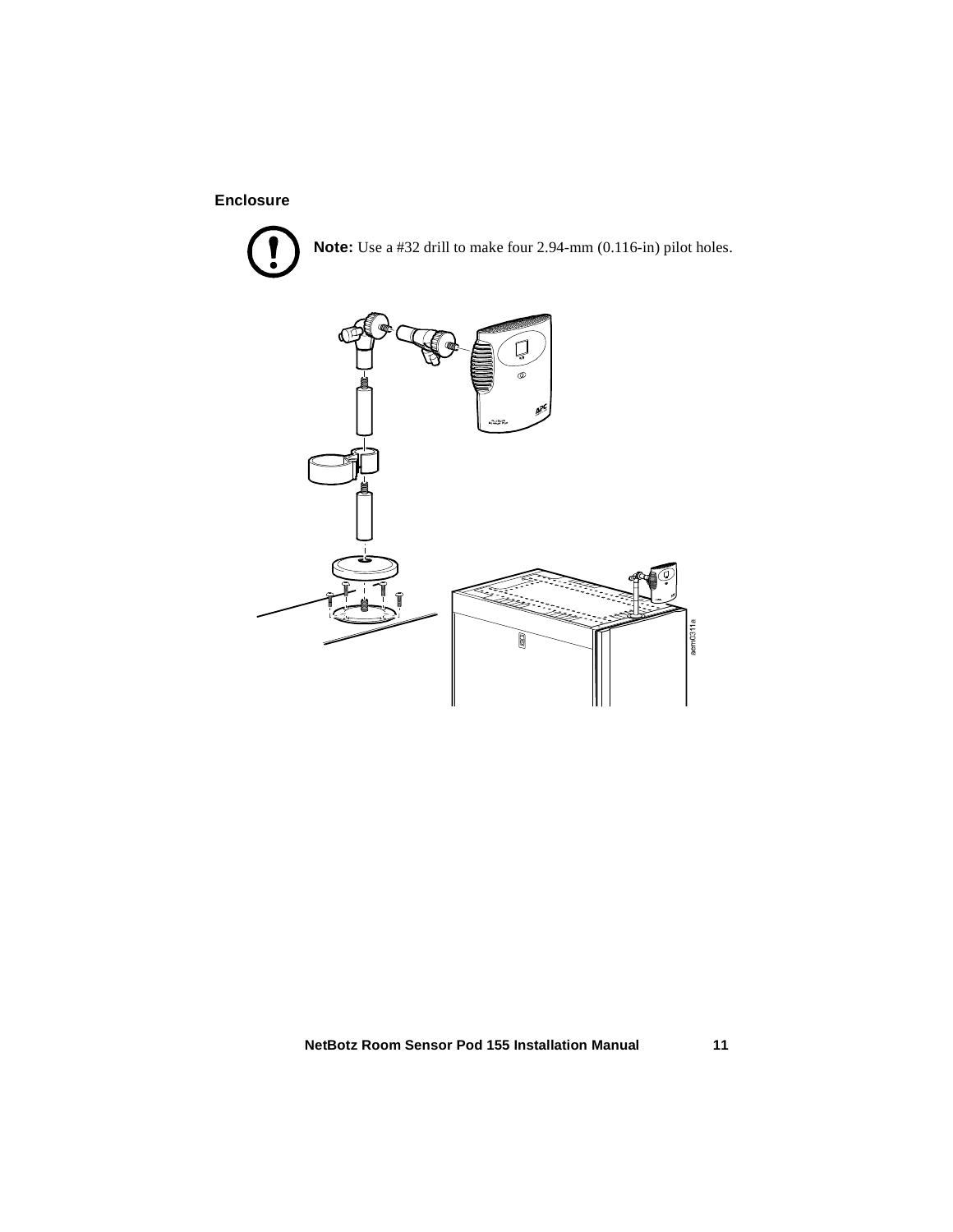## <span id="page-15-0"></span>**Connect Sensors**

Only connect sensors supported by the appliance to which the NetBotz 155 is connected. See the installation and quick configuration manual included with your appliance.

Connect APC and third-party sensors to the four ports labeled **Sensors** on the NetBotz 155.

- Third-party dry contact sensors require the NetBotz Dry Contact Cable (NBES0304). To connect a sensor to the cable, follow the instructions provided with the sensor and the instructions provided with the cable.
- Standard third-party 0-5 V sensors require the NetBotz 0-5 V Sensor Cable (NBES0305). To connect a sensor to the cable, follow the instructions provided with the sensor and the instructions provided with the cable.
- If a sensor cable is not long enough, use an RJ-45 coupling (provided with some sensors) and standard CAT-5 cabling to extend the cable up to 15 m (50 ft) for a Temperature/Humidity Sensor (AP9335TH) or a Temperature Sensor (AP9335T) and up to 30.5 m (100 ft) for all other supported sensors.

## <span id="page-15-1"></span>**Configure and Monitor Sensors**

Once your system is installed and receiving power, configure sensors and begin monitoring your system using the software interface for the appliance.

See your appliance installation and quick configuration manual for system installation details and for instructions on accessing the software interface of the appliance.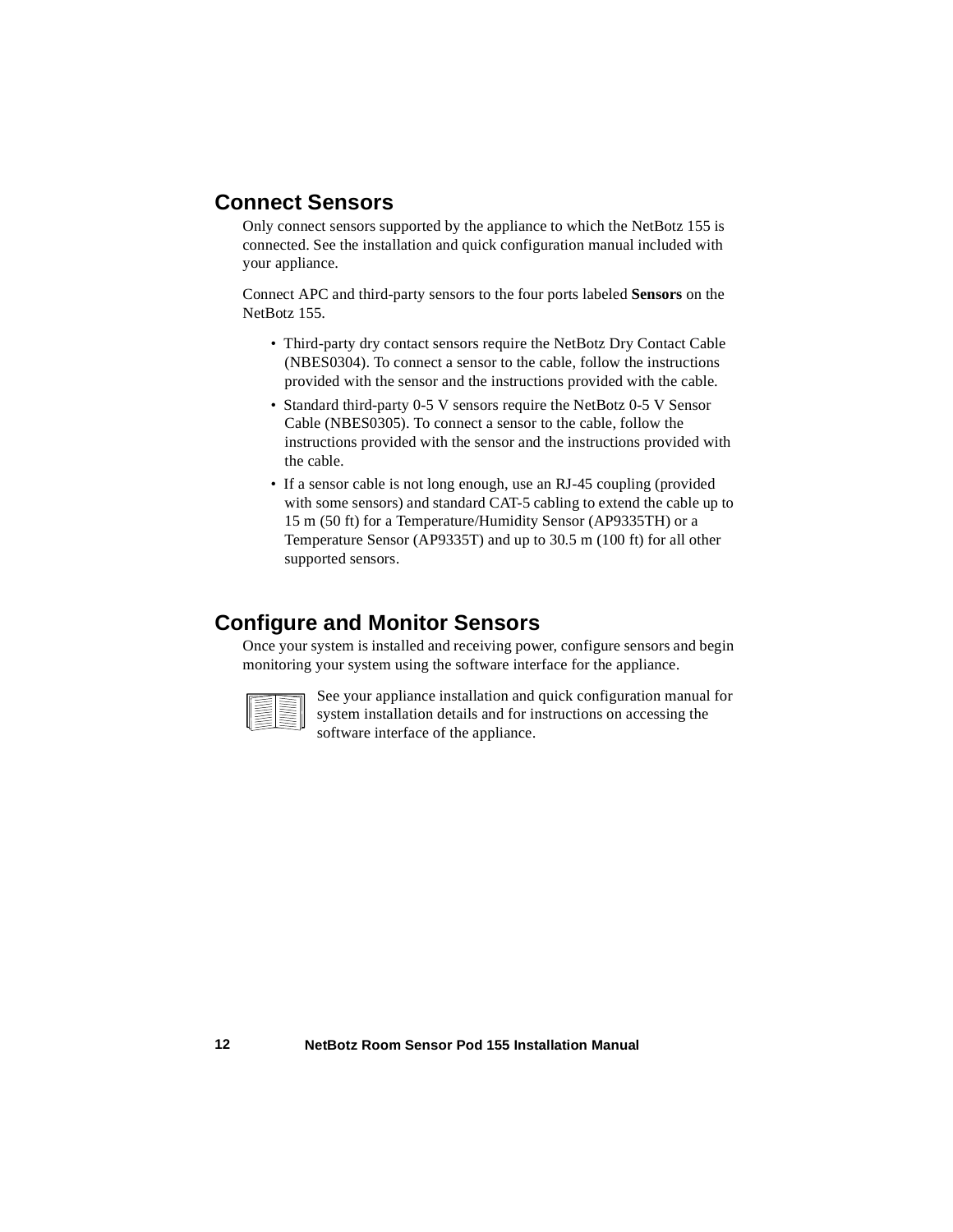# <span id="page-16-0"></span>**Upgrades**

Firmware upgrades for NetBotz 155s are included with firmware upgrades for the NetBotz appliances. When you upgrade firmware for the appliance to which the NetBotz 155 is connected, the NetBotz 155 firmware will be updated automatically, if required.



**Note:** The NetBotz 155 Identifier # LED shows **88** during a firmware upgrade. During the upgrade, data from sensors connected to the NetBotz 155 will be invalid.

 For more information on firmware upgrades, see the *NetBotz Appliance User's Guide*.

## <span id="page-16-1"></span>**Clean the NetBotz 155**

To clean the device, gently wipe surfaces with a clean, dry cloth.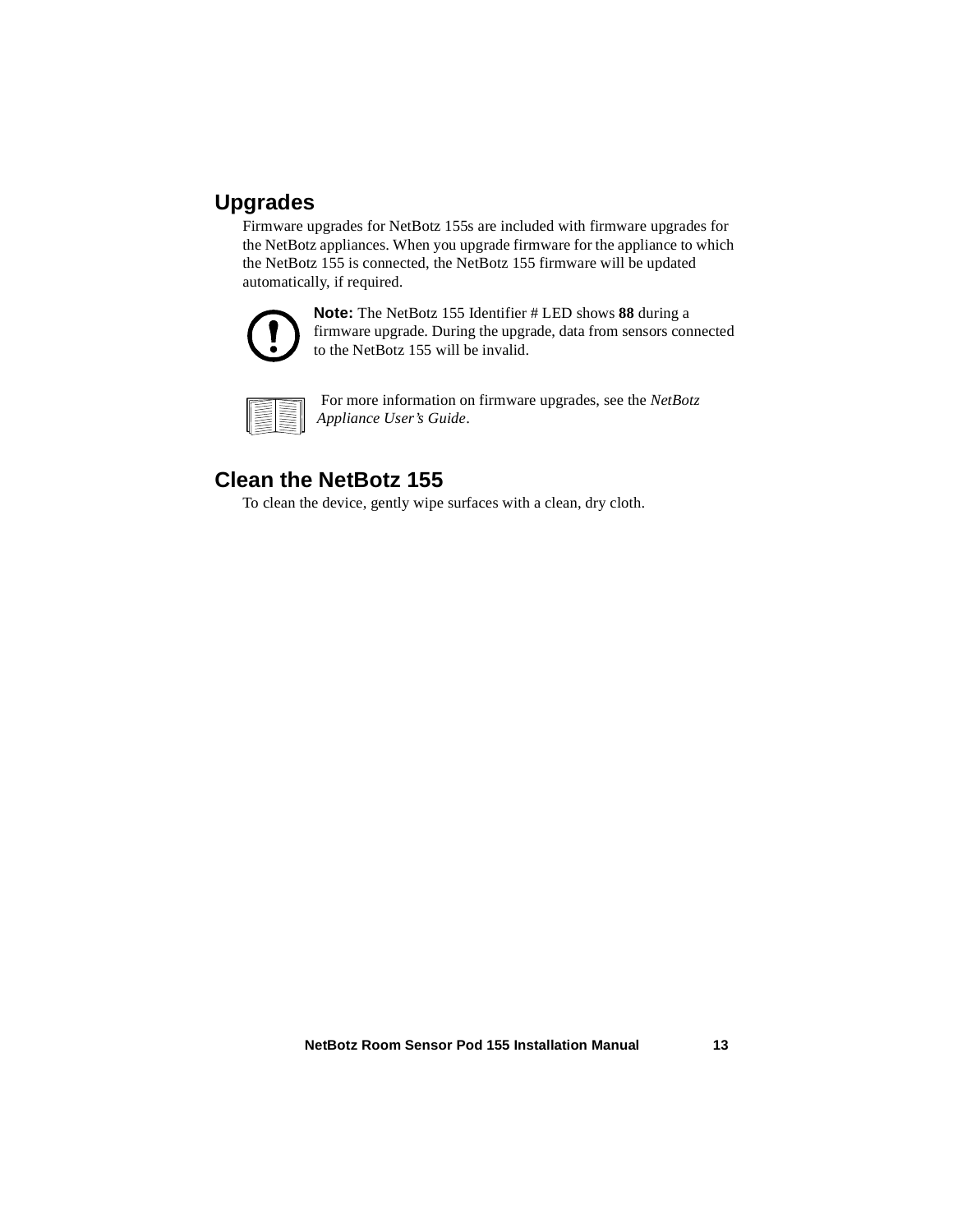# <span id="page-17-0"></span>**Specifications**

| <b>Electrical</b>                                                                                                                        |                                                                                                                                                                                                                               |  |  |
|------------------------------------------------------------------------------------------------------------------------------------------|-------------------------------------------------------------------------------------------------------------------------------------------------------------------------------------------------------------------------------|--|--|
| Input voltage, nominal                                                                                                                   | 24 VDC; 50-75 mA                                                                                                                                                                                                              |  |  |
| Maximum total current draw                                                                                                               | 75 m A                                                                                                                                                                                                                        |  |  |
| <b>Physical</b>                                                                                                                          |                                                                                                                                                                                                                               |  |  |
| Dimensions ( $H \times W \times D$ )                                                                                                     | 146 x 135 x 38.5 mm (5.75 x 5.31 x 1.5 in)                                                                                                                                                                                    |  |  |
| Weight                                                                                                                                   | $0.2$ kg $(0.4$ lb)                                                                                                                                                                                                           |  |  |
| Shipping dimensions<br>$(H \times W \times D)$                                                                                           | 260 x 286 x 165 mm (10.25 x 11.25 x 6.50 in)                                                                                                                                                                                  |  |  |
| Shipping weight                                                                                                                          | $1.4 \text{ kg} (3.0 \text{ lb})$                                                                                                                                                                                             |  |  |
| <b>Environmental</b>                                                                                                                     |                                                                                                                                                                                                                               |  |  |
| Elevation (above MSL)<br>Operating<br>Storage<br>Temperature<br>Operating<br>Storage<br><b>Relative Humidity</b><br>Operating<br>Storage | 0 to 3000 m (0 to 10,000 ft)<br>0 to 15 000 m (0 to 50,000 ft)<br>0 to 45 $^{\circ}$ C (32 to 113 $^{\circ}$ F)<br>$-15$ to 65 $^{\circ}$ C (5 to 149 $^{\circ}$ F)<br>10 to 90%, non-condensing<br>10 to 90%, non-condensing |  |  |
| Compliance                                                                                                                               |                                                                                                                                                                                                                               |  |  |
| Immunity/Emissions                                                                                                                       | CE, FCC Part 15 Class A, ICES-003 Class A,<br>VCCI Class A, EN 55022 Class A, EN 55024,<br><b>AS/NZS CISPR 22</b>                                                                                                             |  |  |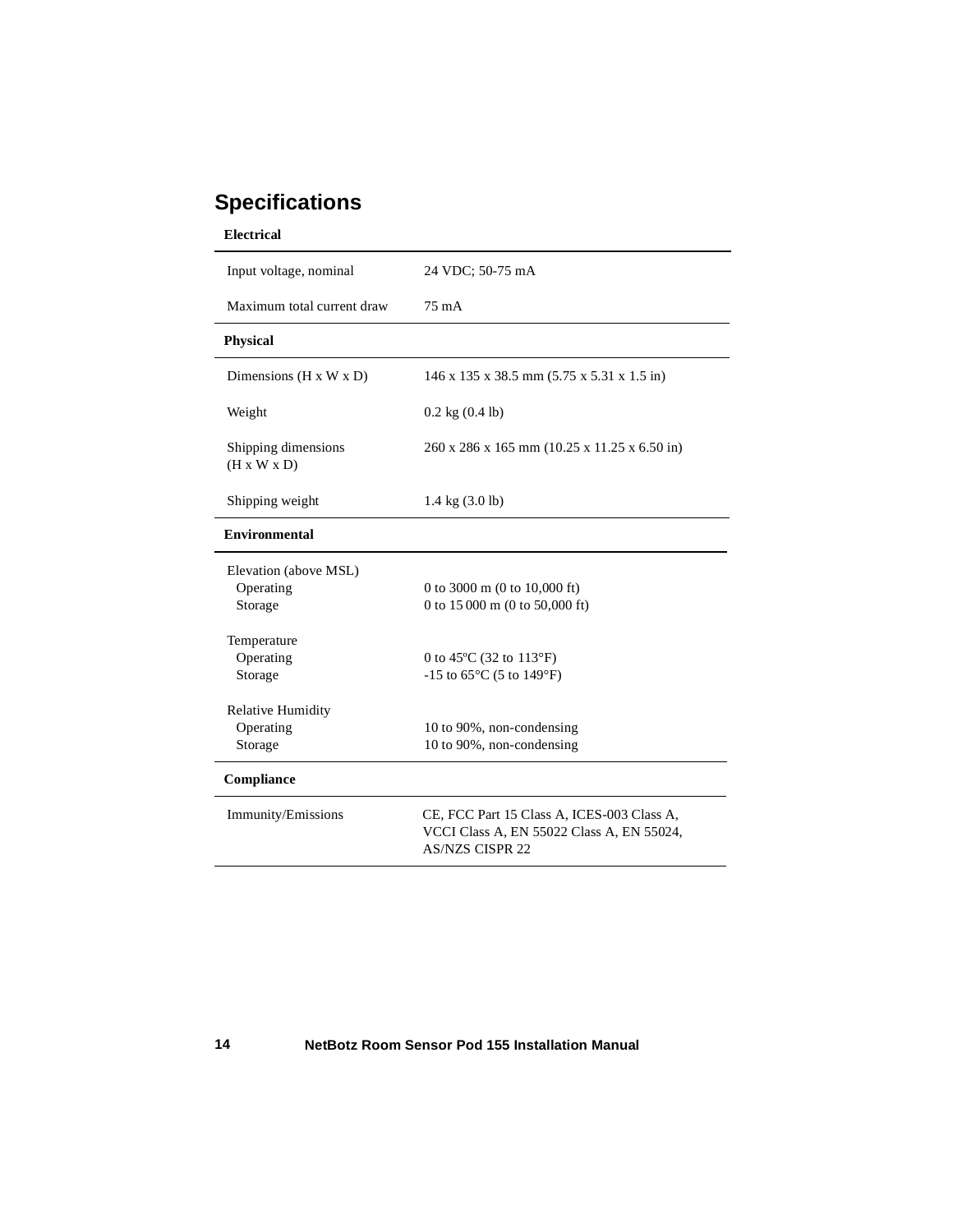## <span id="page-18-0"></span>**Two-Year Factory Warranty**

This warranty applies only to the products you purchase for your use in accordance with this manual.

### <span id="page-18-1"></span>**Terms of warranty**

APC warrants its products to be free from defects in materials and workmanship for a period of two years from the date of purchase. APC will repair or replace defective products covered by this warranty. This warranty does not apply to equipment that has been damaged by accident, negligence or misapplication or has been altered or modified in any way. Repair or replacement of a defective product or part thereof does not extend the original warranty period. Any parts furnished under this warranty may be new or factory-remanufactured.

#### <span id="page-18-2"></span>**Non-transferable warranty**

[This warranty extends only to the original purchaser who must have properly](http://www.apc.com)  [registered the product. The product may be registered at the APC Web site,](http://www.apc.com)  **www.apc.com**.

#### <span id="page-18-3"></span>**Exclusions**

APC shall not be liable under the warranty if its testing and examination disclose that the alleged defect in the product does not exist or was caused by end user's or any third person's misuse, negligence, improper installation or testing. Further, APC shall not be liable under the warranty for unauthorized attempts to repair or modify wrong or inadequate electrical voltage or connection, inappropriate on-site operation conditions, corrosive atmosphere, repair, installation, exposure to the elements, Acts of God, fire, theft, or installation contrary to APC recommendations or specifications or in any event if the APC serial number has been altered, defaced, or removed, or any other cause beyond the range of the intended use.

**THERE ARE NO WARRANTIES, EXPRESS OR IMPLIED, BY OPERATION OF LAW OR OTHERWISE, OF PRODUCTS SOLD, SERVICED OR FURNISHED UNDER THIS AGREEMENT OR IN CONNECTION HEREWITH. APC DISCLAIMS ALL IMPLIED WARRANTIES OF MERCHANTABILITY, SATISFACTION AND FITNESS FOR A PARTICULAR PURPOSE. APC EXPRESS WARRANTIES WILL NOT BE ENLARGED, DIMINISHED, OR AFFECTED BY AND NO OBLIGATION OR LIABILITY WILL ARISE OUT OF, APC RENDERING OF TECHNICAL OR OTHER ADVICE OR SERVICE IN CONNECTION WITH THE PRODUCTS. THE FOREGOING WARRANTIES AND REMEDIES ARE EXCLUSIVE**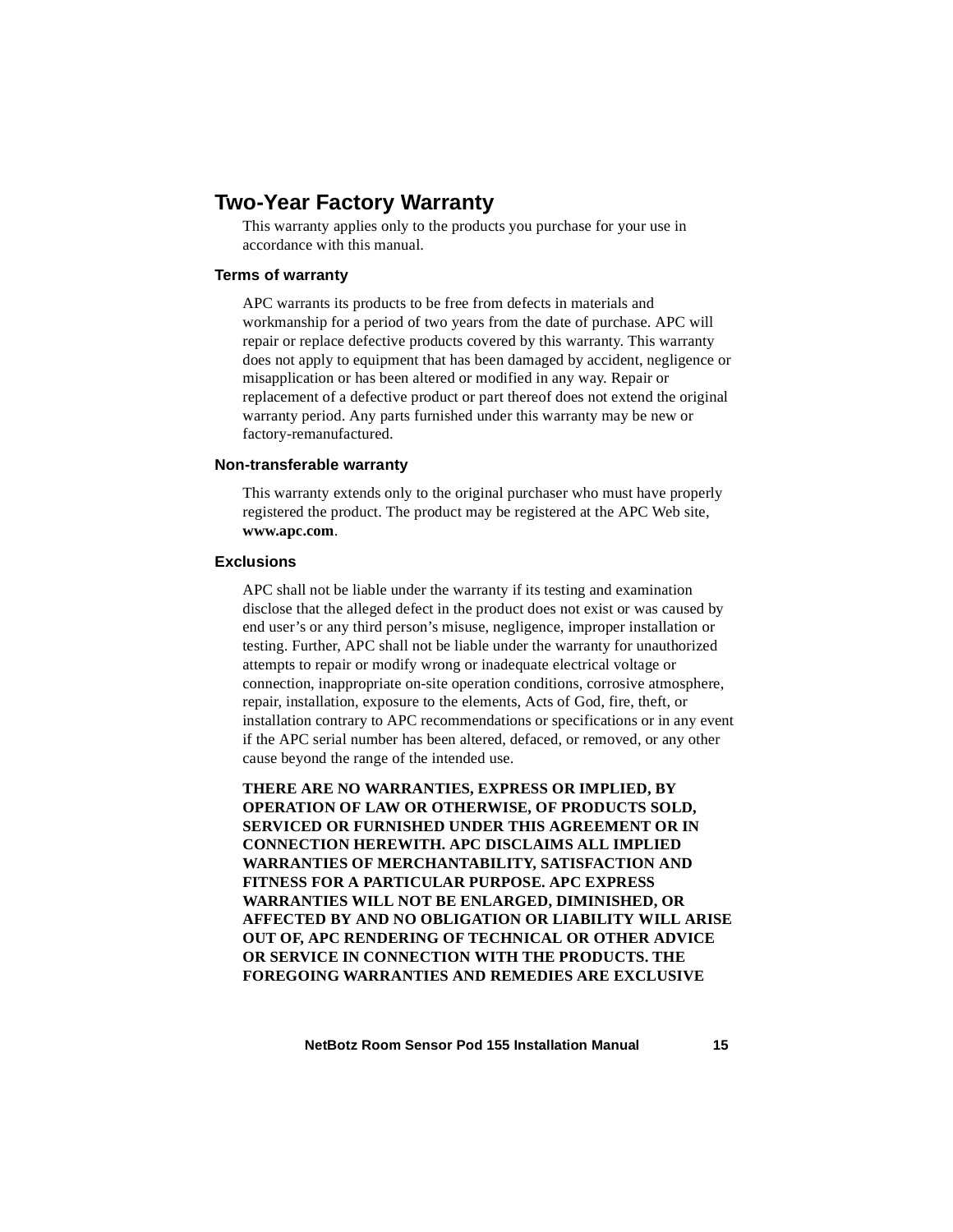**AND IN LIEU OF ALL OTHER WARRANTIES AND REMEDIES. THE WARRANTIES SET FORTH ABOVE CONSTITUTE APC'S SOLE LIABILITY AND PURCHASER'S EXCLUSIVE REMEDY FOR ANY BREACH OF SUCH WARRANTIES. APC WARRANTIES EXTEND ONLY TO PURCHASER AND ARE NOT EXTENDED TO ANY THIRD PARTIES.** 

**IN NO EVENT SHALL APC, ITS OFFICERS, DIRECTORS, AFFILIATES OR EMPLOYEES BE LIABLE FOR ANY FORM OF INDIRECT, SPECIAL, CONSEQUENTIAL OR PUNITIVE DAMAGES, ARISING OUT OF THE USE, SERVICE OR INSTALLATION, OF THE PRODUCTS, WHETHER SUCH DAMAGES ARISE IN CONTRACT OR TORT, IRRESPECTIVE OF FAULT, NEGLIGENCE OR STRICT LIABILITY OR WHETHER APC HAS BEEN ADVISED IN ADVANCE OF THE POSSIBILITY OF SUCH DAMAGES. SPECIFICALLY, APC IS NOT LIABLE FOR ANY COSTS, SUCH AS LOST PROFITS OR REVENUE, LOSS OF EQUIPMENT, LOSS OF USE OF EQUIPMENT, LOSS OF SOFTWARE, LOSS OF DATA, COSTS OF SUBSTITUENTS, CLAIMS BY THIRD PARTIES, OR OTHERWISE.**

**NO SALESMAN, EMPLOYEE OR AGENT OF APC IS AUTHORIZED TO ADD TO OR VARY THE TERMS OF THIS WARRANTY. WARRANTY TERMS MAY BE MODIFIED, IF AT ALL, ONLY IN WRITING SIGNED BY AN APC OFFICER AND LEGAL DEPARTMENT.** 

#### <span id="page-19-0"></span>**Warranty claims**

[Customers with warranty claims issues may access the APC customer support](http://www.apc.com/support)  [network through the Support page of the APC Web site,](http://www.apc.com/support) **www.apc.com/ support**. Select your country from the country selection pull-down menu at the top of the Web page. Select the Support tab to obtain contact information for customer support in your region.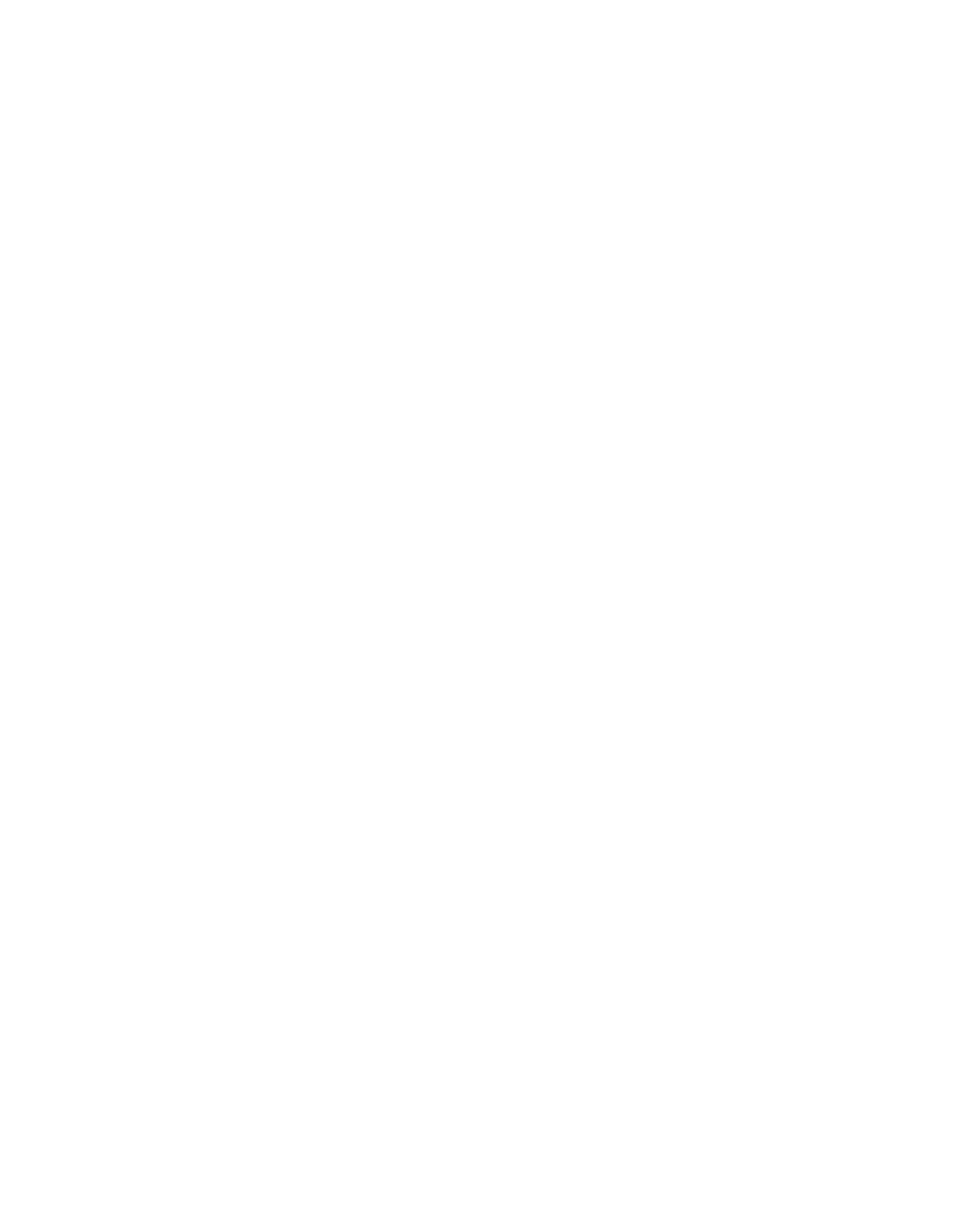# **Radio Frequency Interference**



**Changes or modifications to this unit not expressly approved by the party responsible for compliance could void the user's authority to operate this equipment.**

## **USA—FCC**

This equipment has been tested and found to comply with the limits for a Class A digital device, pursuant to part 15 of the FCC Rules. These limits are designed to provide reasonable protection against harmful interference when the equipment is operated in a commercial environment. This equipment generates, uses, and can radiate radio frequency energy and, if not installed and used in accordance with this user manual, may cause harmful interference to radio communications. Operation of this equipment in a residential area is likely to cause harmful interference. The user will bear sole responsibility for correcting such interference.

## **Canada—ICES**

This Class A digital apparatus complies with Canadian ICES-003.

*Cet appareil numérique de la classe A est conforme à la norme NMB-003 du Canada.*

## **Japan—VCCI**

This is a Class A product based on the standard of the Voluntary Control Council for Interference by Information Technology Equipment (VCCI). If this equipment is used in a domestic environment, radio disturbance may occur, in which case, the user may be required to take corrective actions.

この装置は、情報処理装置等電波障害自主規制協議会(VCCI)の基準 に基づくクラス A 情報技術装置です。この装置を家庭環境で使用すると、 電波 妨害を引き起こすことがあります。この場合には、使用者が適切な対策を講 ず るように要求されることがあります。

### **Taiwan—BSMI**

警告使用者 : 這是甲類的資訊產品 , 在居住的 環境中使用時 , 可能會造成射頻 干擾 , 在這種情況下 , 使用者會 被要求採取某些適當的對策。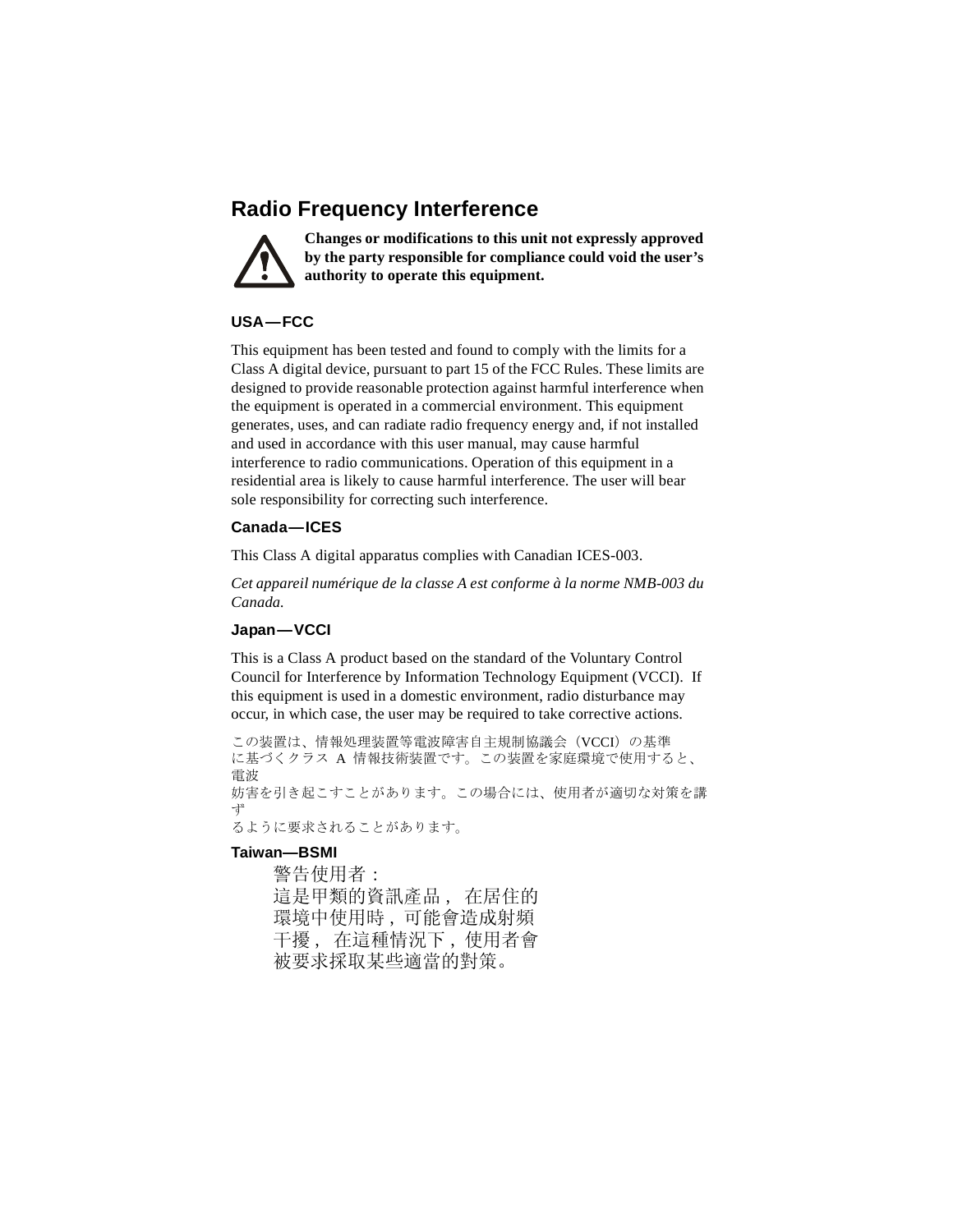## **Australia and New Zealand**

**Attention:** This is a Class A product. In a domestic environment this product may cause radio interference in which case the user may be required to take adequate measures.

## **European Union**

This product is in conformity with the protection requirements of EU Council Directive 2004/108/EC on the approximation of the laws of the Member States relating to electromagnetic compatibility. APC cannot accept responsibility for any failure to satisfy the protection requirements resulting from an unapproved modification of the product.

This product has been tested and found to comply with the limits for Class A Information Technology Equipment according to CISPR 22/European Standard EN 55022. The limits for Class A equipment were derived for commercial and industrial environments to provide a reasonable protection against interference with licensed communication equipment.

Attention: This is a Class A product. In a domestic environment this product may cause radio interference in which case the user may be required to take adequate measures.